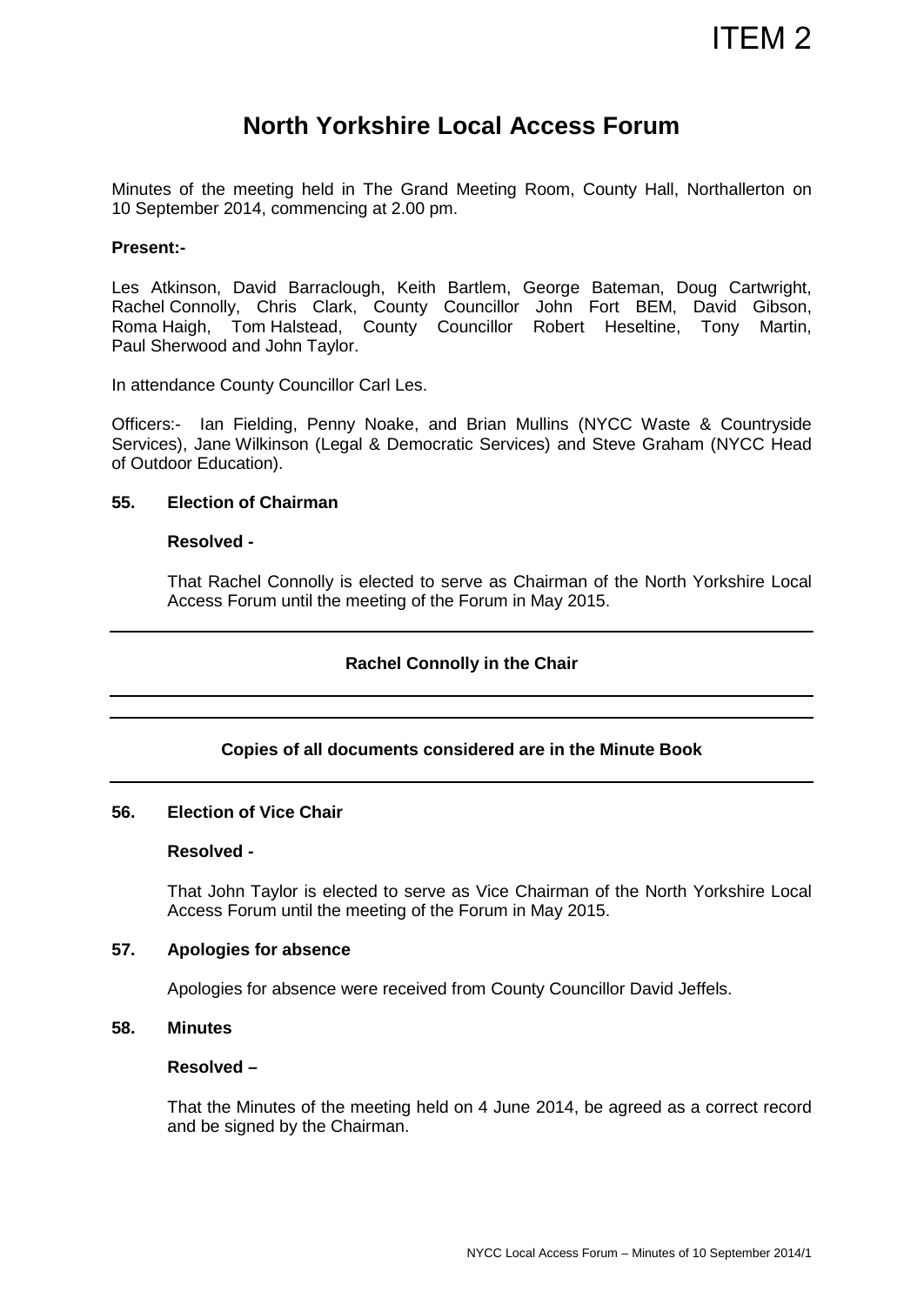## **59. Matters Arising**

## Min No 52 – Public Rights of Way Maintenance Update

Brian Mullins agreed to provide Forum members with a copy of the maintenance priority index as agreed at the previous meeting.

George Bateman repeated comments made at a previous meeting about the need to review the criteria used to award priority, as currently only 4% of reported issues were awarded the highest priority. He requested a report on the subject be included on the agenda of the next meeting. In response Brian Mullins said that as part of the County Council's savings programme a review of countryside services was underway. Service delivery would be affected and the matrix would almost certainly change as a result. He assured Members that their comments would be taken into account as part of that process.

A Member referred to the County Council's proposals to alter the arrangements for grass verge cutting and sought information/clarification on the new policy. The Chairman proposed that those members who were interested should meet with highway officers to discuss new working practices. Members endorsed this approach and Roma Haigh, George Bateman, John Taylor and Rachel Connolly volunteered to meet with highway officers. The Chairman agreed to draft and circulate in advance of the meeting a list of matters to be discussed.

A Member enquired about a date for the RT workshop and Penny Noake agreed to progress.

#### **60. Public Questions or Statements**

There were no questions or statements from members of the public.

#### **61. Review of Waste and Countryside Services**

The oral report of Ian Fielding, NYCC Assistant Director Waste and Countryside Services.

Ian Fielding outlined the affect of the Government's austerity programme and the County Council's plan to deal with reduced central government financial support and rising demographic pressures. He described the scale of the budget cuts needed and the process that would be followed. All areas of service delivery would be affected and the result would ultimately be a smaller council with a workforce that was more generic and flexible and less specialised.

As part of work to prioritise resources and manage demand, Ian Fielding envisioned that within countryside services the County Council would seek to increase its working with volunteers, parish councils and community groups whilst moving towards implementing minimum service standards. He emphasised that a new prioritisation system would have to be agreed as it would not be possible to have a single standard of service across the whole of the county. Whilst the detail was still work in progress reductions to staff numbers and the maintenance programme were envisaged.

Ian Fielding advised that the review would also explore income generating opportunities such as the introduction of charges for public path orders.

Ian Fielding said that whilst overall the budget cuts were not good news he was keen to work with the Forum and was interested in their views and welcomed their input as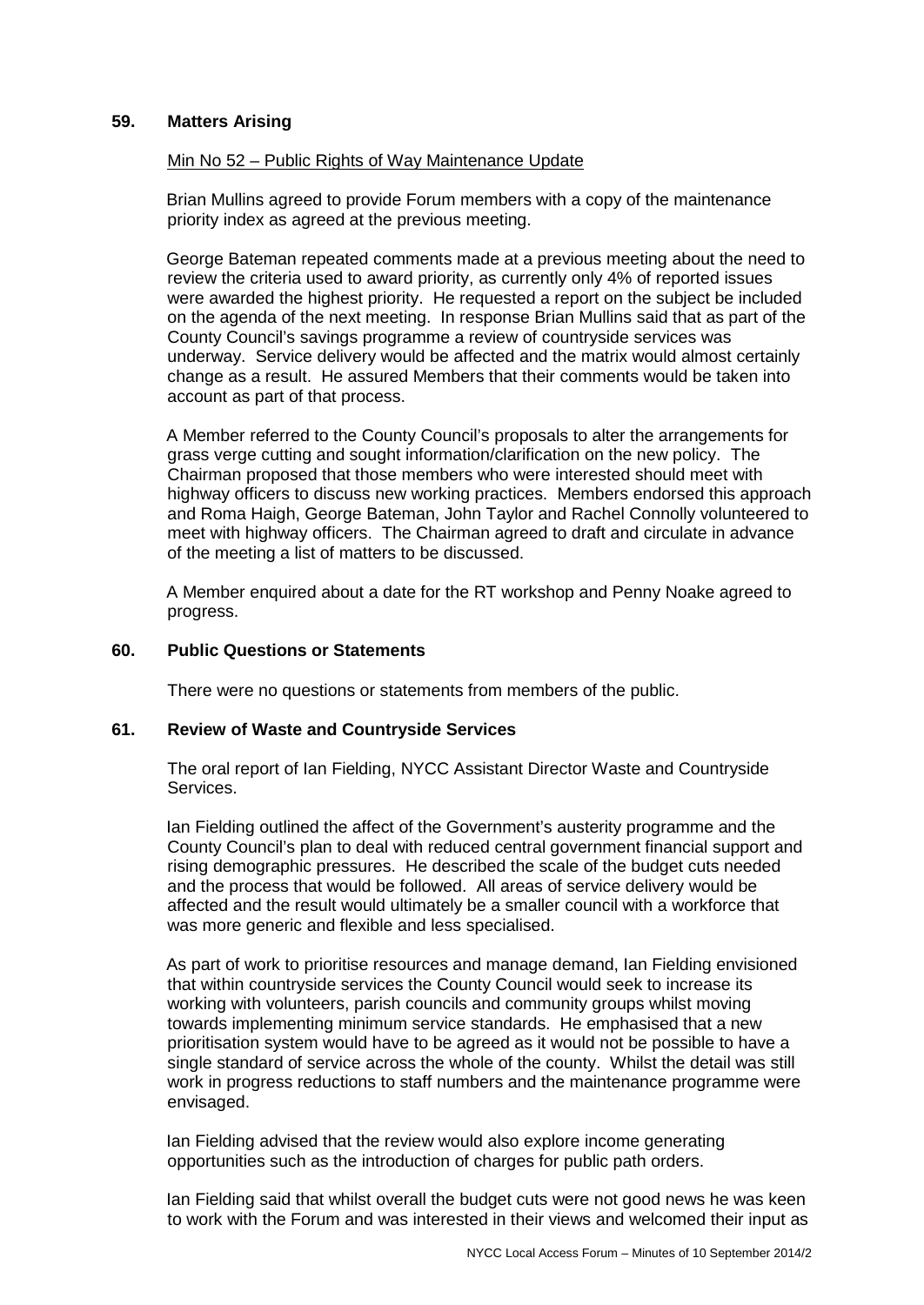a critical friend in the development of a new prioritisation system and working with community groups and volunteers.

The Chairman said she was keen to understand more about what was being proposed and invited comments from Members.

One member commented that if the County Council took the decision to proceed with the incinerator at Allerton Park this would have an adverse impact on its ability to provide services. The Forum was advised that the Allerton Park project would produce long term benefits but that it was not relevant to the debate about public rights of way. Ian Fielding offered to meet with Forum members outside of the meeting to discuss the Allerton Park project in detail.

Members recognised the significance of impending budget cuts on future service delivery and were keen to influence policy development.

Members asked if there was any connection between the review and the decision to restrict the term of office of recent member appointments to one year. Ian Fielding replied that the instigation of the review meant that it made sense to look at everything including the size of the membership of the Forum. He said he would be interested in hearing Members views on whether meetings met their expectations and its future role. He raised the suggestion of there being a divergence in the relationship between the County Council and the Forum that would benefit from debate.

It was the Chairman's view that the relationship between the County Council and the Forum could be better but contended that this was in part due to the failure of the appointing authority to offer more engagement and fulfil their remit.

Members agreed to work with the County Council on the review of countryside services and development of the relationship between the Forum and County Council. It was agreed that this should include looking at the performance and structure of other Local Access Forums.

The Chairman suggested that a sub-group of members meet with PROW staff prior to the next meeting to discuss the matters raised in further detail. Members supported this approach and the Chairman agreed to circulate a date in due course.

#### **Resolved-**

That the information provided at the meeting be noted.

That a working group of Forum Members hold a meeting with PROW staff to discuss in further detail the review of countryside services and the future role of the Local Access Forum in North Yorkshire.

#### **62. 'Access to Young People'**

The Forum received a presentation from Steve Graham, NYCC Education Development Adviser on the outdoor education service in North Yorkshire. He described the extent of the outdoor learning service, activities provided and numbers of service users. Members were advised that the service was self-financing and that programmes were bespoke to meet the needs of individual schools and corporate groups.

Members noted that increasingly land agents viewed the activities provided as a commercial venture and sought payment in return for groups accessing their land.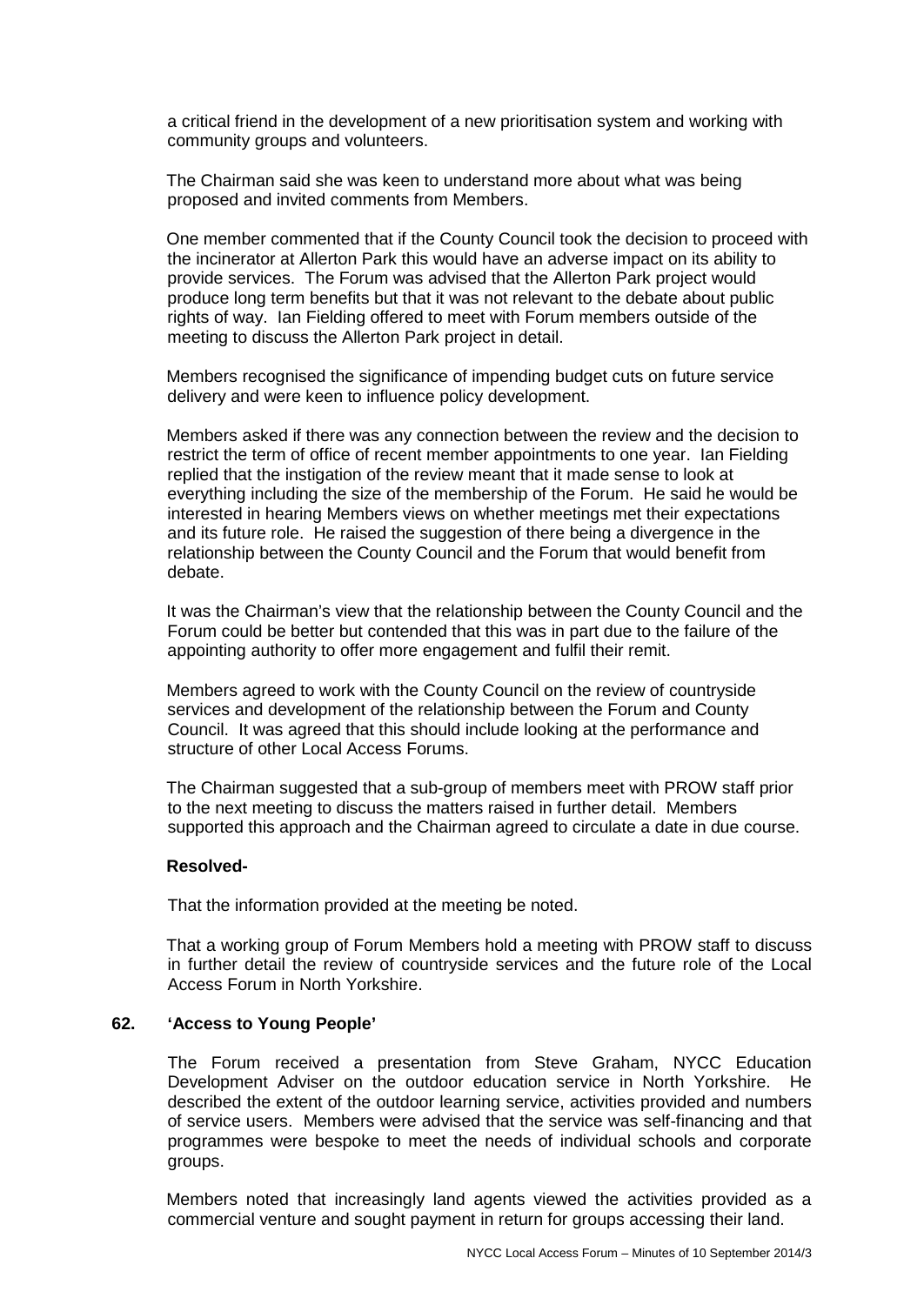Forum Members were keen to support the work of the outdoor education service and discussed the possibility of updating a 'schools pack' previously produced by the Forum for distribution to pupils. Forum Members also wanted to explore opportunities to work with the outdoor service to promote access and enjoyment of the countryside. Ideas suggested included web-site links and literature and using one of the outdoor education centres as a venue for a future meeting.

## **Resolved -**

That the presentation be noted.

# **63. Upgrade of the A1 and Agricola Bridge**

#### Considered -

The report of NYCC Countryside Access Officer updating the Forum on the progress associated with the outstanding issues in respect of the non-motorised users access from Dishforth to Leeming and the latest position regarding the A1 upgrade between Leeming and Barton including Agricola Bridge.

The Forum was advised that as at the date of the meeting publication of the Completion of Construction Stage Non-Motorised Users Audit and Designers' Response and Exemption Report were still awaited. Assurances were given that the situation would continue to be closely monitored and Forum members kept informed.

Forum Members commended Brian Mullins on his continued good work and commitment.

#### **Resolved -**

That the report be noted.

#### **64. North Yorkshire Local Access Forum Annual Report 2013/14**

Tabled at the meeting was the draft Annual Report 2013/14. Members were asked to forward any comments/amendments they had on the draft report to either the Chairman or Vice Chairman.

#### **Resolved -**

That the Forum approves the delegation of authority to approve and submit the North Yorkshire Local Access Forum Annual Report 2013/14 to the Chairman and Vice Chairman in consultation with Penny Noake.

#### **65. Definitive Map Modification Order & Public Path Order Applications - Update**

Considered -

The tabled report of the Definitive Map Team Leader summarising progress achieved since November 2013 processing Definitive Map Modification Order and Public Path Order applications. Appended to the report was a schedule of individual cases referred to in the report.

One Member commented that receiving the report at the meeting provided Members with no opportunity to consider its content properly.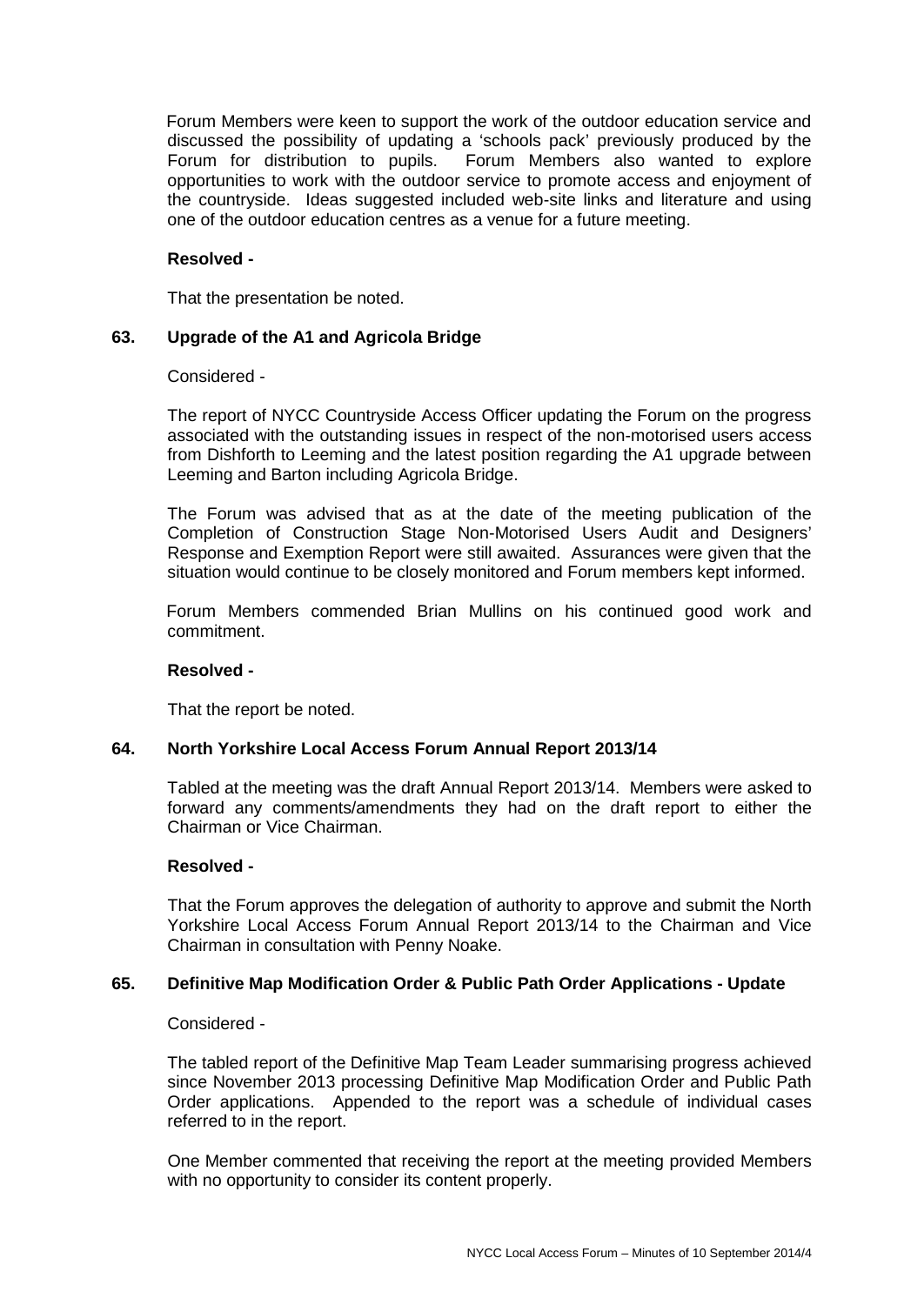In response to questions about the reason for the high number of applications that had been rejected Members were informed that the procedure for processing diversion applications was undergoing some amendment. Now if an objection was lodged to an application it would not necessarily be progressed, and the onus would be put on the applicant who would be encouraged to resolve issues with the objector. Members queried the legality of this approach and quoted an example of a diversion order that had been requested due to an obstruction by the land owner. Officers agreed to investigate the position after the meeting. Members said they were disappointed not to have been consulted about the change in procedure and agreed to take the matter up when they met with PROW staff as discussed earlier in the meeting. Members agreed it would be useful to discuss with PROW staff the process for dealing with definitive map modification orders, and in particular the prioritisation of applications and the format of similar reports presented to future meetings.

Some Members expressed disappointment at the cancellation of the previous round of local liaison meetings and were advised that this was due to the person responsible leaving the employment of the County Council. Members were assured that the October round of meetings would take place and that they would be notified of the dates shortly.

## **Resolved -**

That the content of the report be noted.

That a meeting with PROW staff be arranged to discuss:-

- The review of waste and countryside services
- The relationship between the county council and the local access forum
- Definitive map Modification Orders
- Rights of way priority matrix

## **66. Anti-Social Behaviour, Crime and Policing Act 2014: Reform of Anti-Social Behaviour Powers**

Considered -

The report of David Gibson, NY Forum Member summarising guidance in respect of Public Spaces Protection Orders.

It was anticipated there would not be a big demand for Public Spaces Protection Orders in North Yorkshire. The Orders were likely to be more popular in urban areas as they could be used to restrict anti-social behaviour and were more flexible than gating orders.

It was agreed that the Chairman would contact each of the district councils in North Yorkshire and to request that they forward details of any application to the Forum via the rights of way paths in-box.

#### **Resolved -**

That the guidance be noted.

That the Chairman write to all district councils in North Yorkshire requesting them to notify the Local Access Forum of applications for Public Spaces Protections Orders.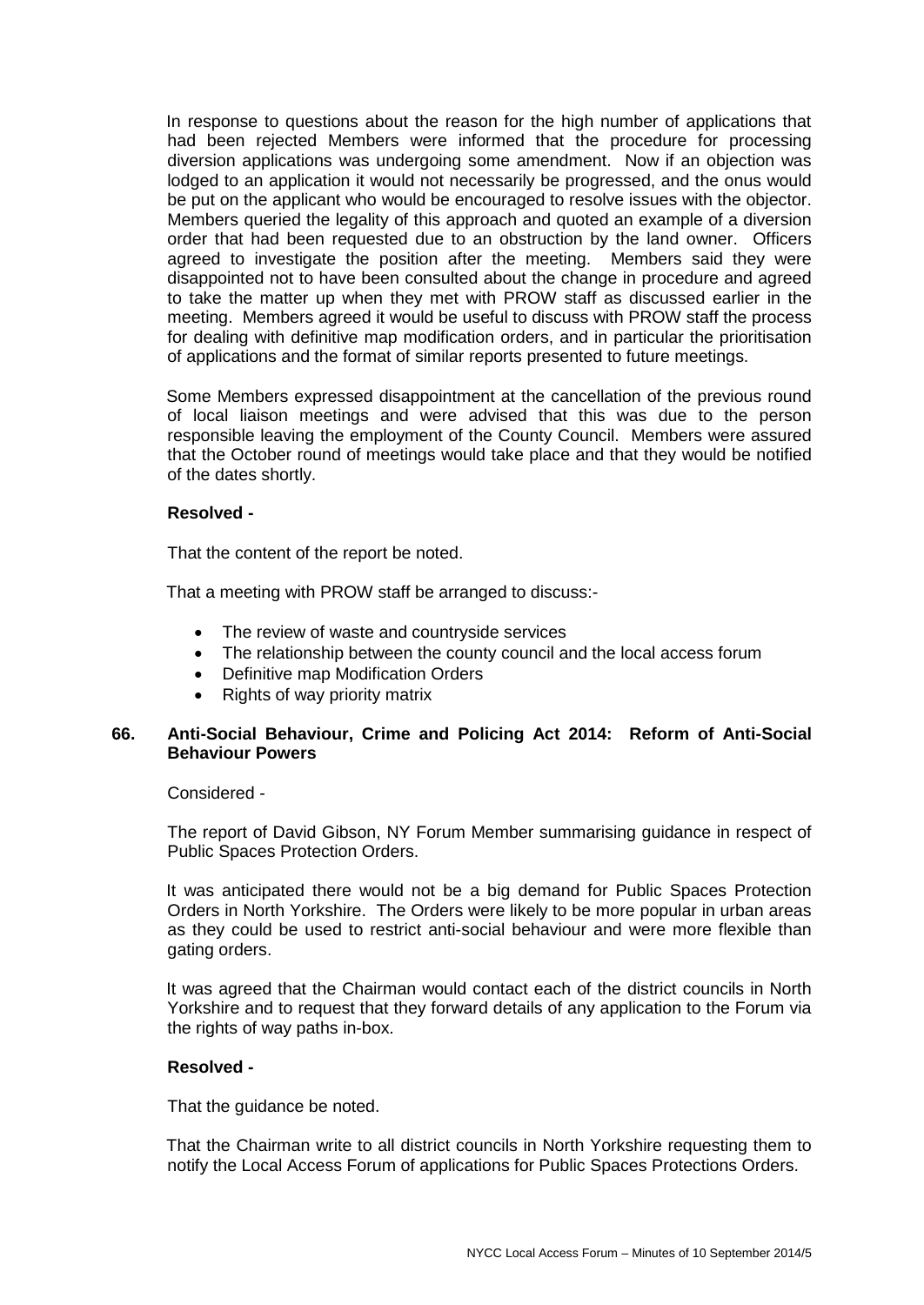## **67. Dog Walking Advice - Development Guide**

#### Considered -

The tabled report of the Definitive Map Team Leader advising the Forum of a consultation by Natural England on the content of a proposed advice document for dog walkers in England and Wales.

Members commented that the language used in the guidance document was patronising and felt that the document served little useful purpose unless it spelled out the law concerning dogs keeping to rights of way because dog dirt on grassland could cause cattle to abort.

#### **Noted**

#### **68. Woodhall Bridge**

Considered -

The tabled report of NYCC Countryside Access Officer updating Members of the current position relating to the repair of Woodhall Bridge.

Forum Members commended the efforts of officers to bring about the repairs.

#### **Resolved -**

That the report be noted.

#### **69. York Potash Project**

**County Councillor Robert Hesletine declared that although not a disclosable pecuniary interest he wished it to be known that he was a member of the County Council's Planning & Regulatory Functions Committee and for this reason took no part in the discussion.** 

The Forum received an oral report from Forum Member Les Atkinson on expansion plans for Boulby potash mine near Whitby and the implications for the surrounding area. Tabled at the meeting was a report setting out the latest position regarding the proposals to open a mine head at Dove Nest Farm that would be connected to a 23 mile long tunnel opening up at Teesside to extract polyhalite, a form of potash used for fertilizer.

Members noted that the proposals did not affect the rights of way network. The Chairman agreed to contact North York Moors Local Access Forum to explore opportunities to make representations to the developer to utilise Section 106 monies to improve a route across the mine head to take in the Coast to Coast walk.

## **Noted**.

## **70. Crow Restriction on Angram Moor**

Considered -

The report of NYCC Countryside Access Officer bringing to the attention of the Forum the consultation by Natural England to review the current direction on Angram Moor under the Countryside and Rights of Way Act 2000.